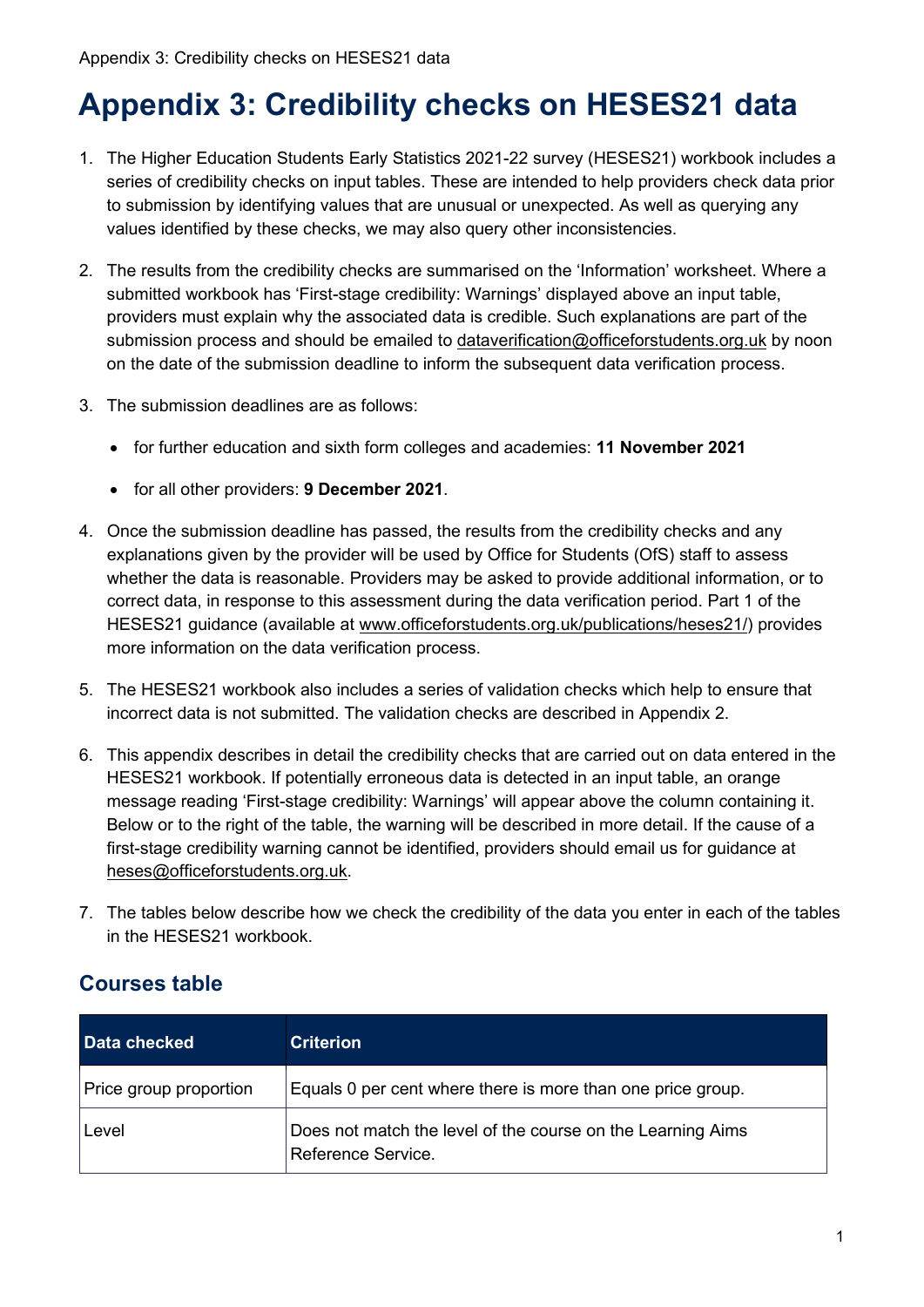## **Table 1: Full-time**

| <b>Data checked</b>                                                                          | <b>Criterion</b>                                   |
|----------------------------------------------------------------------------------------------|----------------------------------------------------|
| Individual values in Column 3                                                                | Column 1 + Column $2 \ge 50$ and<br>Column $3 = 0$ |
| Individual values in Column 3                                                                | Column $1 +$ Column $2 = -$ Column 3               |
| The following checks are only for further education<br>and sixth form colleges and academies |                                                    |
| Individual values where price group is A                                                     | Value $> 0$                                        |
| Individual values where level is PGR                                                         | Value $> 0$                                        |

## **Table 2: Sandwich year out**

| Data checked                      | <b>Criterion</b> |
|-----------------------------------|------------------|
| No first-stage credibility checks | 'N/A             |

#### **Table 3: Part-time**

| Data checked                                                                                                                                        | <b>Criterion</b>                                                                         |
|-----------------------------------------------------------------------------------------------------------------------------------------------------|------------------------------------------------------------------------------------------|
| Individual values in Column 3                                                                                                                       | Column 1 + Column $2 \ge 50$ and<br>Column $3 = 0$                                       |
| Individual values in Column 3                                                                                                                       | Column 1 + Column 2 = - Column 3                                                         |
| Totals in Column 4a<br>(all residential and fundability statuses, all lengths),<br>where level is UG or PGT (UG fee)                                | Total Column $4 \geq 10$ and<br>(Total Column 4a ÷ Total Column 4)<br>$\geq 67$ per cent |
| Totals in Column 4a<br>(all residential and fundability statuses, all lengths),<br>where level is PGT (Masters' loan), PGT (Other) or<br><b>PGR</b> | Total Column $4 \geq 10$ and<br>(Total Column 4a ÷ Total Column 4)<br>$\geq 80$ per cent |
| The following checks are only for further education<br>and sixth form colleges and academies                                                        |                                                                                          |
| Individual values where price group is A                                                                                                            | Value $> 0$                                                                              |
| Individual values where level is PGR                                                                                                                | Value $> 0$                                                                              |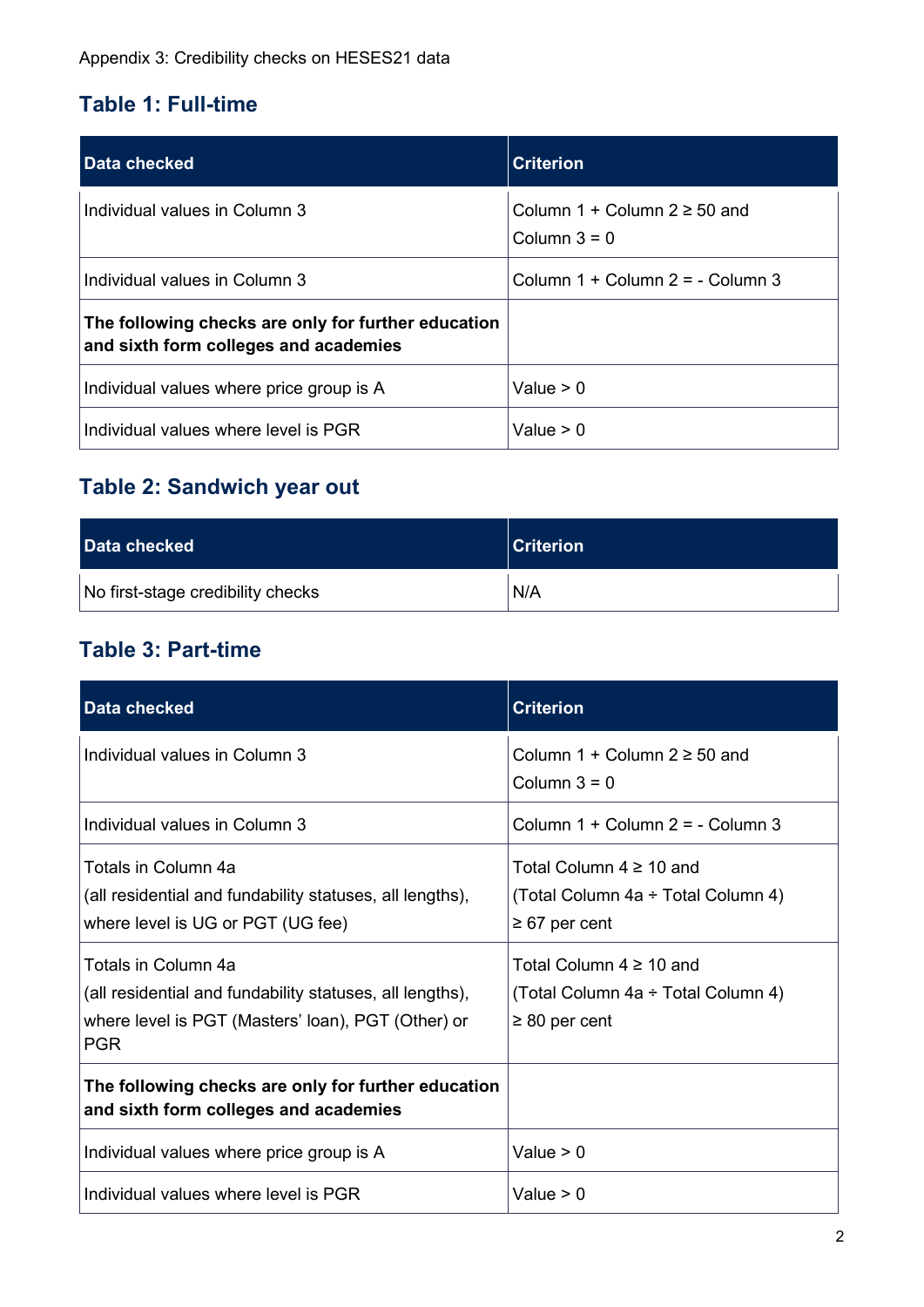### **Table 4: Year abroad**

| Data checked                      | <b>Criterion</b> |
|-----------------------------------|------------------|
| No first-stage credibility checks | N/A              |

## **Table 5: Planning**

| Data checked                                       | <b>Criterion</b>                                                       |
|----------------------------------------------------|------------------------------------------------------------------------|
| <b>Total for Section B</b>                         | Total Section $B = 0$ and<br>Total Section A (Column 1 + Column 2) > 0 |
| <b>Total for Section B</b>                         | Total Section B =<br>Total Section A (Column 1 + Column 2)             |
| Sum of 'Home fee; full-time and sandwich year out; | (Section B ÷ Section A) $\geq$ 70 per cent and                         |
| UG' new entrants in Section B                      | Section A (Column $1 +$ Column 2) $\geq 100$                           |
| Sum of 'Home fee; full-time and sandwich year out; | (Section B ÷ Section A) $\leq$ 25 per cent and                         |
| UG' new entrants in Section B                      | Section A (Column $1 +$ Column 2) $\geq 100$                           |
| Sum of 'Home fee; full-time and sandwich year out; | (Section B ÷ Section A) $\leq$ 50 per cent and                         |
| PGT (all levels)' new entrants in Section B        | Section A (Column $1 +$ Column 2) $\geq 100$                           |
| Sum of 'Home fee; part-time; UG' new entrants in   | (Section B ÷ Section A) $\geq$ 70 per cent and                         |
| <b>Section B</b>                                   | Section A (Column 1 + Column 2) ≥ 100                                  |
| Sum of 'Home fee; part-time; UG' new entrants in   | (Section B ÷ Section A) $\leq$ 15 per cent and                         |
| <b>Section B</b>                                   | Section A (Column $1 +$ Column 2) $\geq 100$                           |
| Sum of 'Home fee; part-time; PGT (all levels)' new | (Section B ÷ Section A) $\geq$ 70 per cent and                         |
| entrants in Section B                              | Section A (Column $1 +$ Column 2) $\geq 100$                           |
| Sum of 'Home fee; part-time; PGT (all levels)' new | (Section B ÷ Section A) $\leq$ 25 per cent and                         |
| entrants in Section B                              | Section A (Column $1 +$ Column 2) $\geq 100$                           |
| Sum of 'Overseas; all modes; UG and PGT (all       | (Section B ÷ Section A) $\geq$ 70 per cent and                         |
| levels)' new entrants in Section B                 | Section A (Column $1 +$ Column 2) $\geq 100$                           |
| Sum of 'Overseas; all modes; UG and PGT (all       | (Section B ÷ Section A) $\leq$ 25 per cent and                         |
| levels)' new entrants in Section B                 | Section A (Column 1 + Column 2) ≥ 100                                  |